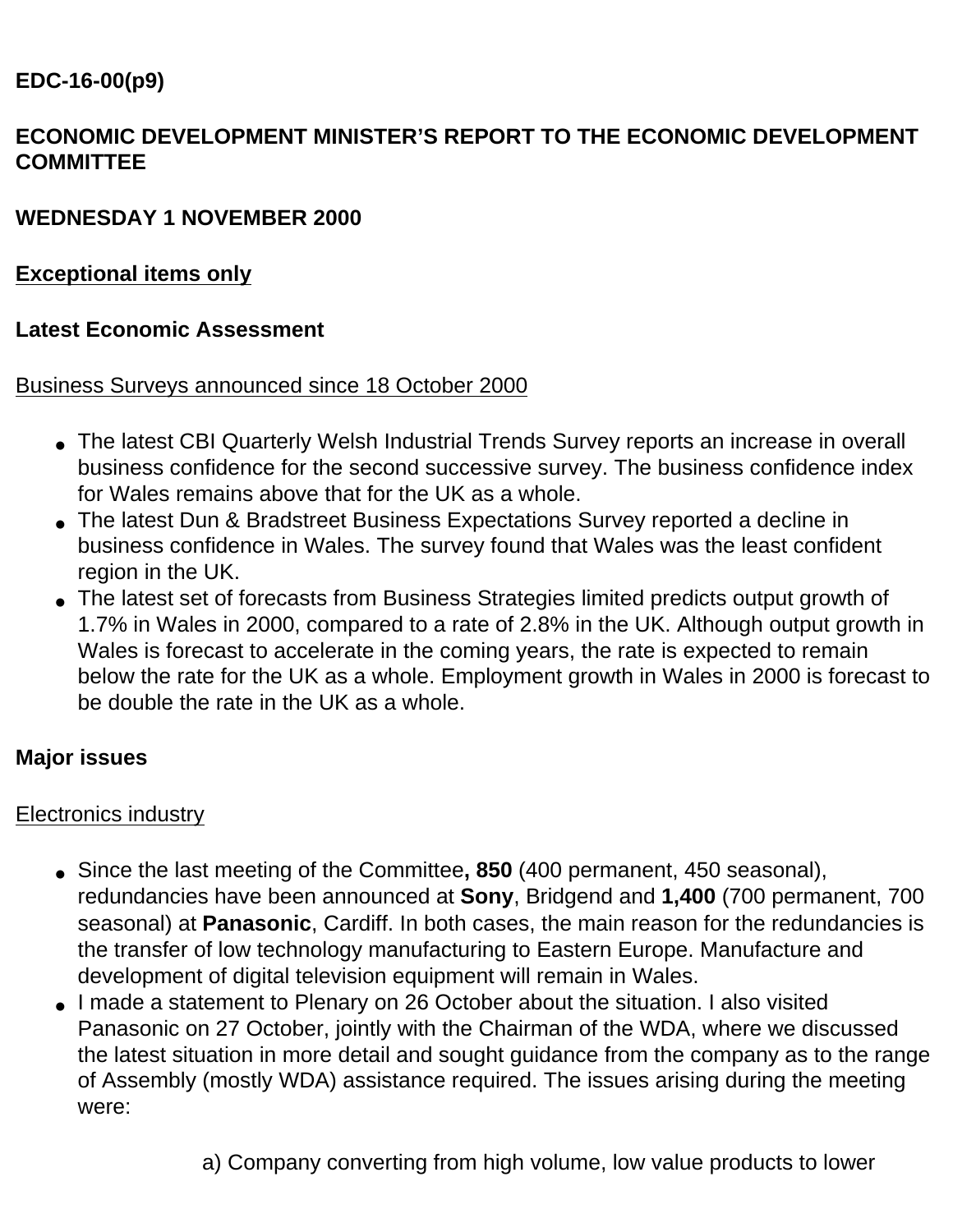volume high value products (involving change from analogue to digital TV production).

- a. Plant in the Czech Republic, which is to produce the lower value analogue TVs, is controlled by the Pentwyn plant.
- b. Increase in anticipated job losses compounded by SKYs decision to reduce its requirements for set top boxes.
- c. Microwave oven manufacture proving very successful. Considerable workforce involved using state of the art technology. Panasonic moving into providing full sale and service packages on much of the equipment produced, ie Lap Top computers.
- d. Company thought there was scope for possible assistance with difficulties encountered over its supply chain and with skills development. Appreciate key suppliers being encouraged to locate near to Pentwyn. WDA taking forward.
- I also attended a meeting of the Welsh Electronics Forum yesterday. The Forum intends to set up a Task Force to address the long term future needs of the industry. I will provide the Committee with an oral report of the meeting.

### Steel Task Force

• At the last EDC meeting, I agreed to update Members on the Steel Task Force. Appended to this note are the minutes of the Task Force's meeting, held on 5 October, for information.

## Innovation Summit

- On Wednesday 25 October, the First Minister and I met with a small group of leading industrialists and academics to consider a number of key issues which will influence, inform and guide the future direction of the Assembly's emerging industrial policies.
- It was a very helpful discussion, addressing such diverse matters as funding, skills and graduate retention, promoting innovation through company spin-outs, communications infrastructure, and the academic base. Officials have begun to map those issues against current and proposed programmes and initiatives. And the group has agreed to come together again at Easter time next year to review where matters then stand.

# **ALL WALES STEEL TASK FORCE: MEETING ON 5 OCTOBER 2000**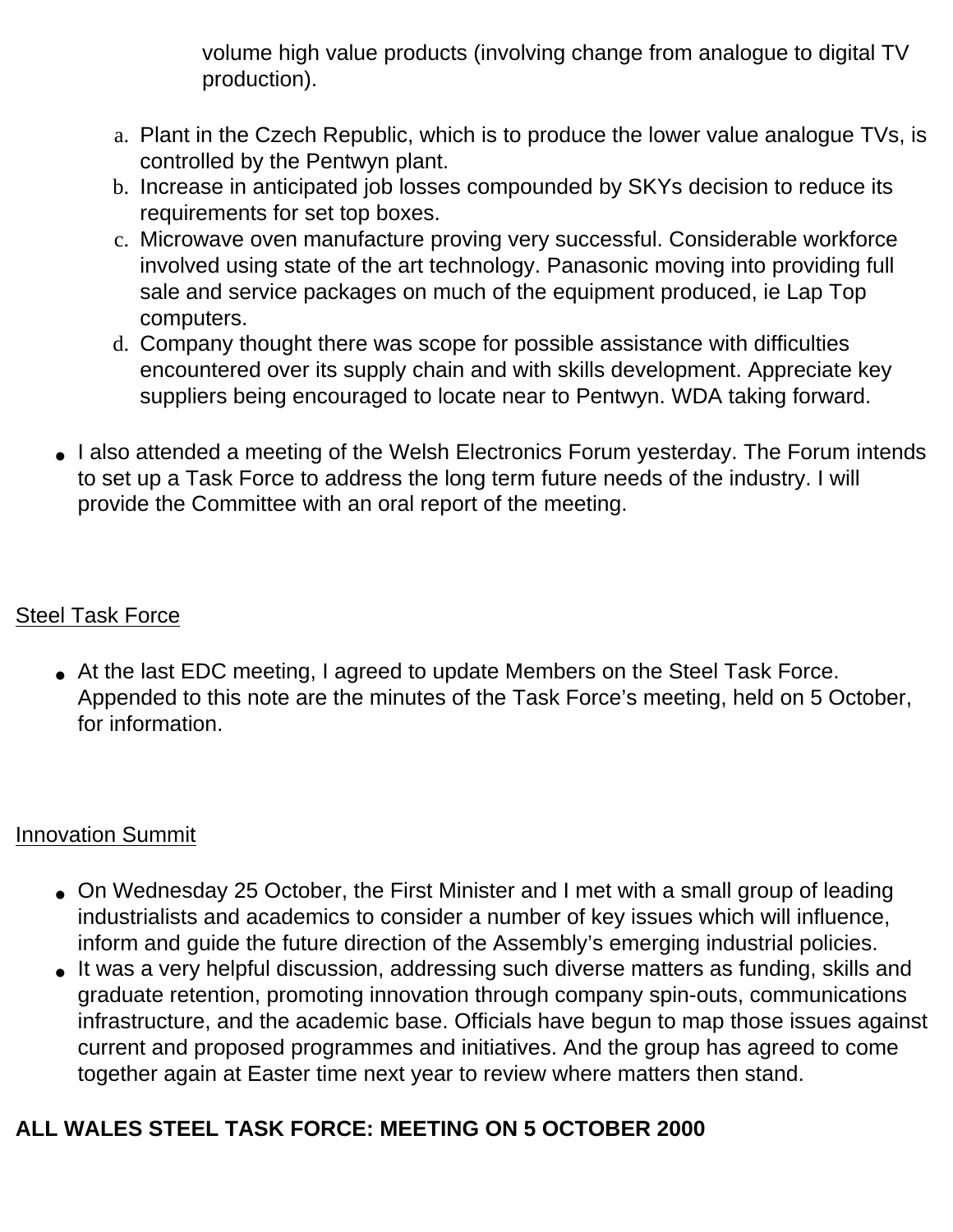#### **Present**

#### *National Assembly*

Mrs Edwina Hart, Finance Secretary (Chair) David Pritchard, Director, Economic Development

John Clarke, Chief Executive, WEFO

Rod Hough, Adult Training and Welfare to Work Branch

Linda Somme Dew, Training Finance Management Division

Alan Cummins, Chief Press Officer

Lynn Griffiths, Steel Policy Branch

Paul Harrington, Steel Policy Branch

Clive Nurton, Steel Policy Branch

#### *Corus*

## **Stan Booth, Director of Human Resources**

John Cavanagh, Marketing and Communications Manager

# *ISTC*

# **Eddy Lynch, Assistant General Secretary**

Alwyn Jones, Divisional Officer

Tony Myhill, Research Officer

# *Local Authorities*

# **Newport: Cllr John Jenkins, Deputy Leader; Sandy Blair, Chief Executive**

Neath Port Talbot: Cllr Noel Crowley, Leader; Ken Sawyers, Chief Executive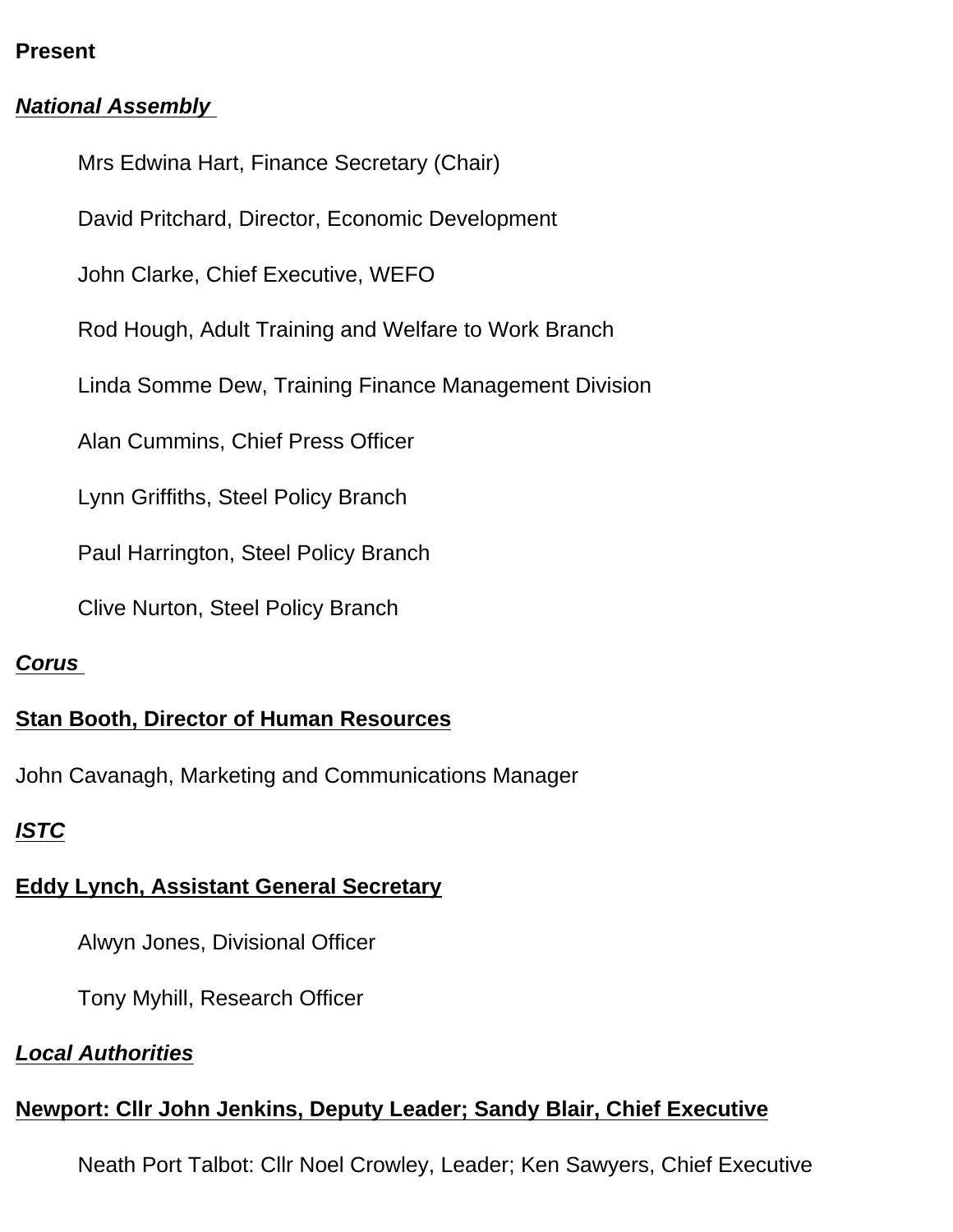Blaenau Gwent: Cllr D. Wilcox, Deputy Leader; Roger Leadbeter, Chief Executive

Swansea: Cllr Roger Smith; Dr Mel Edwards, Economic Development

Flintshire: Cllr John Aldridge; Phillip Mcgreevey, Chief Executive

Monmouthshire: Cllr Colin White. Leader; Clive Hamerfley, Assistant Director, Planning & Economic Development

## *WDA* **Brian Willot, Chief Executive**

## *Employment Services* **Bernadette Jones, Newport District Manager**

## *South East Wales TEC* **John Taylor, Chief Executive**

### **Introduction and remit**

1. Opening the meeting, Edwina Hart AM said that the All-Wales Task Force's remit was to address the immediate human resource issues arising from the Corus job losses and to assess and monitor the actions proposed within each local authority area.

- 2. In discussion, **it was agreed** that:
- the remit should be extended to allow the Task Force to reinforce the case for the development of the steel industry as an important part of the economy of Wales.
- The Task Force should establish links with the UK Government through the Secretary of State for Wales.
- The Task Force should consider making representations to the UK Government about the alleged "dumping" of steel in the UK market and the suggestion that multi-national companies were able to exit from the UK more easily than from other EU countries owing to differences in employment protection legislation (ISTC would provide further information on this allegation).
- The Task Force should consider the possibility of arranging a meeting with the Secretary of State to discuss these issues, including representation from the Task Force.
- The Task Force should be supplemented by an executive group of officials which would conduct the bulk of its business electronically.

Action: National Assembly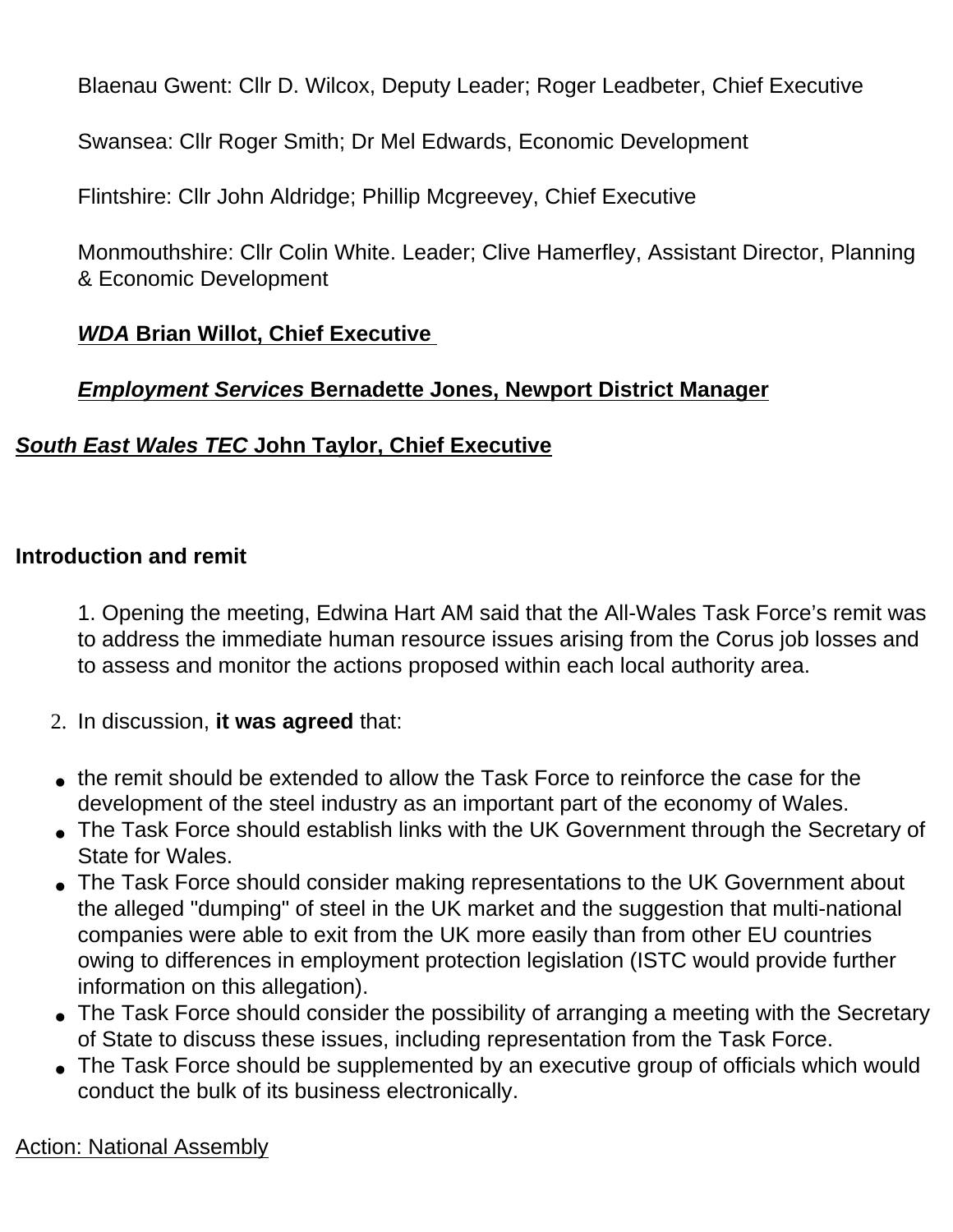### **Progress report by Corus PLC**

3. The Group acknowledged that Corus' decisions were driven almost exclusively by global and commercial considerations and were heavily influenced by factors such as the general state of UK manufacturing and exchange rate differentials. Representations by the TUC and CBI to the UK Government reinforced the need for action to support the competitiveness and strength of the manufacturing sector. The Task Force endorsed this policy which it was hoped would form a key part of the National Economic Development Strategy for Wales.

4. Corus presented the latest information on the profile and location of its redundancies:

End December 2000 March 2001

Llanwern 80 40

Port Talbot 100 40

Ebbw Vale - 80

Shotton 60 -

5. In the case of the R&D facilities at Port Talbot, 50 redundancies would occur at the end of October with the balance being implemented by the end of 2001. A very small number of R& D specialists will be posted to individual Welsh plants.

6. Corus had decided to rationalise and relocate its R&D facilities, probably to Sheffield. This would place the facility closer to its main UK customers. The company were continuing to discuss with the WDA and Swansea University the prospects of establishing a technology centre at Port Talbot.

7. Corus explained that every effort was being made to identify volunteers for redundancy/early retirement. At Llanwern and Port Talbot, a high proportion of the workforce are aged 50 and over and more likely to accept voluntary redundancy. There would be fewer volunteers at Ebbw Vale and Shotton, where the workforce is younger. Corus will cross-match volunteers in different areas of work and locations to maximise opportunities within the Company. This will often involve re-training.

8. By the end of 2001, Corus expect around 700 volunteers - mainly at Llanwern and Port Talbot. Corus' approach is to make maximum use of the Employment Service (ES): there will be a meeting between Corus and the ES on 9 October where details of ages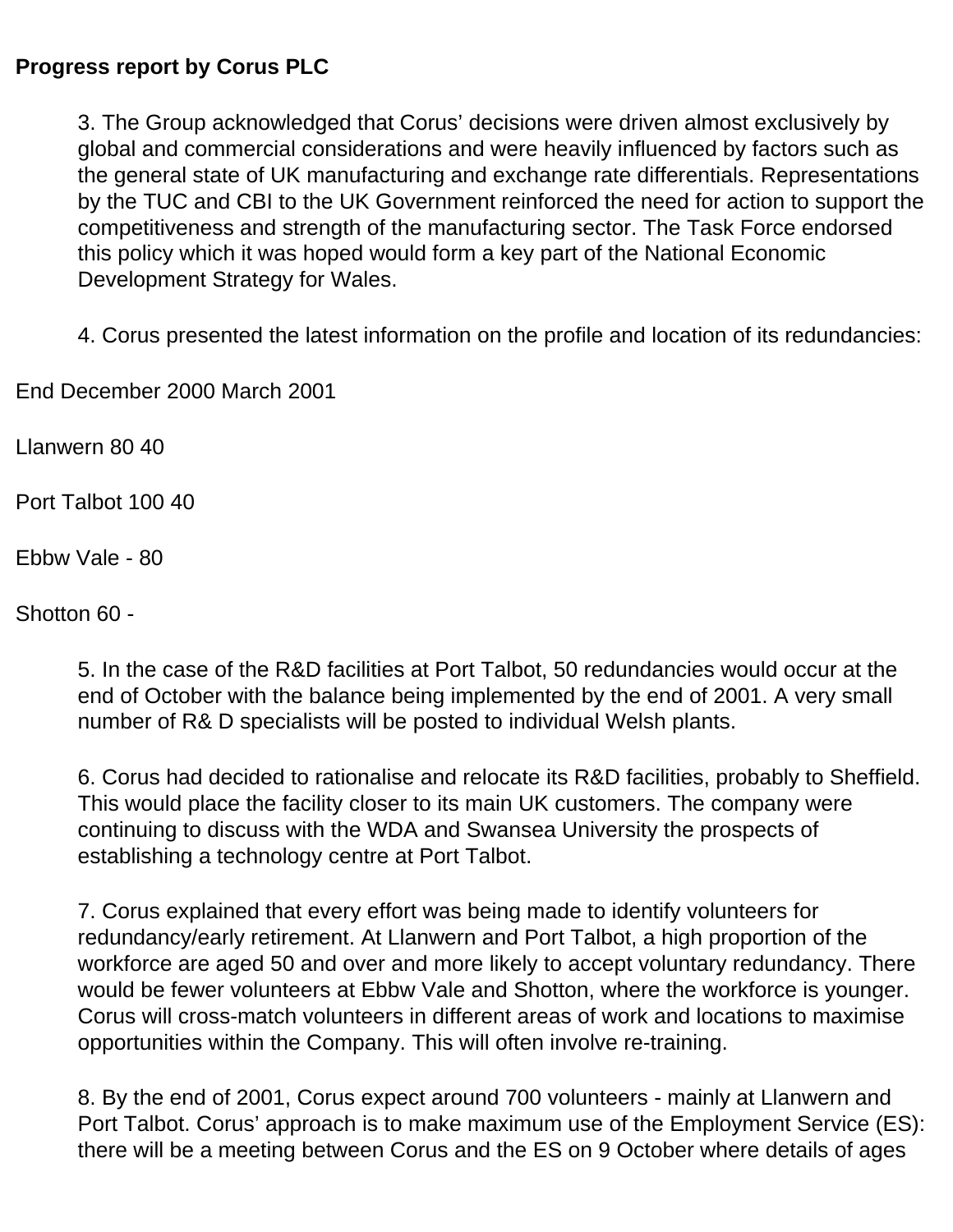and skills will be shared and discussed.

### **Local Authority progress reports**

9. Each local authority highlighted the key issues and actions in their draft response plans, which had been developed with their partners. In discussion, the following points were made:

- Figures on the number of jobs to be lost together with those remaining needed to be confirmed. In particular, the job loss figures for Ebbw Vale needed to be clarified. **(Action: National Assembly and Employment Service: the issue would be resolved on 9 October).**
- The wider effects of the redundancies was acknowledged; it was inevitable that other businesses along the supply chain would be affected: the broader economic impact of this on the local and wider economy was noted.
- There was concern, particularly at Ebbw Vale, that further redundancies could be announced. Flintshire was confident that the local economy had the capacity to absorb the latest redundancies. In Monmouthshire, the main concern was the potential impact on small businesses and the need for early information on how many of those to be made redundant were resident in the county.
- Corus was not represented on local task forces. The Company considered that their contribution was more valuable at the All-Wales level where action and quality of service issues could be co-ordinated. The Company emphasised their close dialogue with the Employment Services: they considered this to be the best way of ensuring that each site received an equitable level of support. **It was agreed** that the National Assembly would discuss the issue of local representation with Corus.

## **Issues arising**

10. Following the discussion of the draft response plans a number of issues were raised by Task Force members:

- Objective 1: the availability and allocation of resources within the programme would become clearer in the next few months. The Programme Monitoring Committee was meeting on 16 October and plans with budgets amounting to over £90 million were likely to be agreed. Match funding would be announced as part of the Budget process. There would be a Budget statement later in October when the key priority would be to provide the funding to ensure that Objective 1, 2 and 3 was a success. The Objective 3 programme was already operational and Objective 2 would be operating from April 2001.
- EC State Aid rules for steel: it was recognised that these were among the most restrictive regulations for an industry anywhere in the world focusing as they did on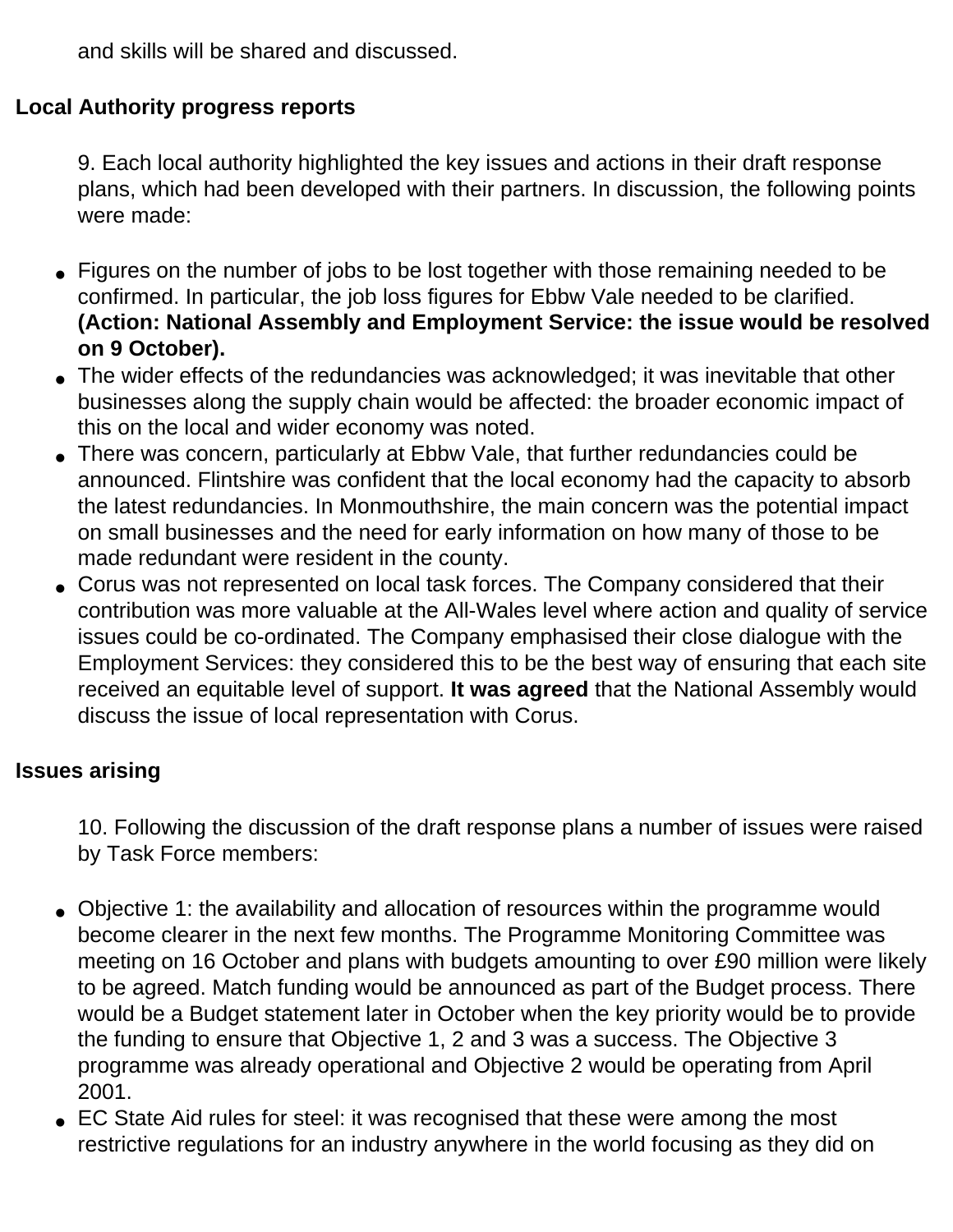support generally for reducing capacity. Nonetheless, the rules did allow for limited support in a number of areas and the Company, the Assembly and DTI were continuing to explore what could be done to improve the local business environment. Support for certain kinds of R&D, environmental protection activity and training was being evaluated prior to approaching the Commission informally for an assessment of the likely acceptability of the measures involved.

- Rateable values: through discussions with the Valuation Office Agency (VOA) a reduction in rateable value for Port Talbot and Llanwern in excess of £4M had been achieved. This had transformed an increase in rate bills this year into a reduction.
- Discretionary rate relief for businesses: advice had been sought on whether payment of such relief would breach State Aid rules. Guidance on this would be available shortly and it would be shared with local authorities who would, in any event, need to make the final decisions.

### Next steps and action

11. Once Corus had provided the Employment Service with more details of those likely to be affected by the job losses, the local response plans would need to be revised and the related action confirmed. The revised plans and related progress reports should be submitted to the Task Force by mid November prior to the next meeting of the Task Force in December.

12. The local action partnerships should establish good networks and communications to ensure that quality of service was universally high and that good ideas for responding to the job losses were shared. **(Action:** 

## **local action partnerships).**

13. Given the concerns about the impact of the job losses on other businesses and the wider economy, it was agreed that the WDA should develop marketing strategies for each of the areas affected. Also, consideration would be given to what might be possible to encourage the manufacturing sector in Wales to source more of their rolled steel requirements locally. **(Action: WDA).**

## **Date of next meeting**

14. To be arranged for early December.

Energy Sector Policy Branch

Economic Development Department